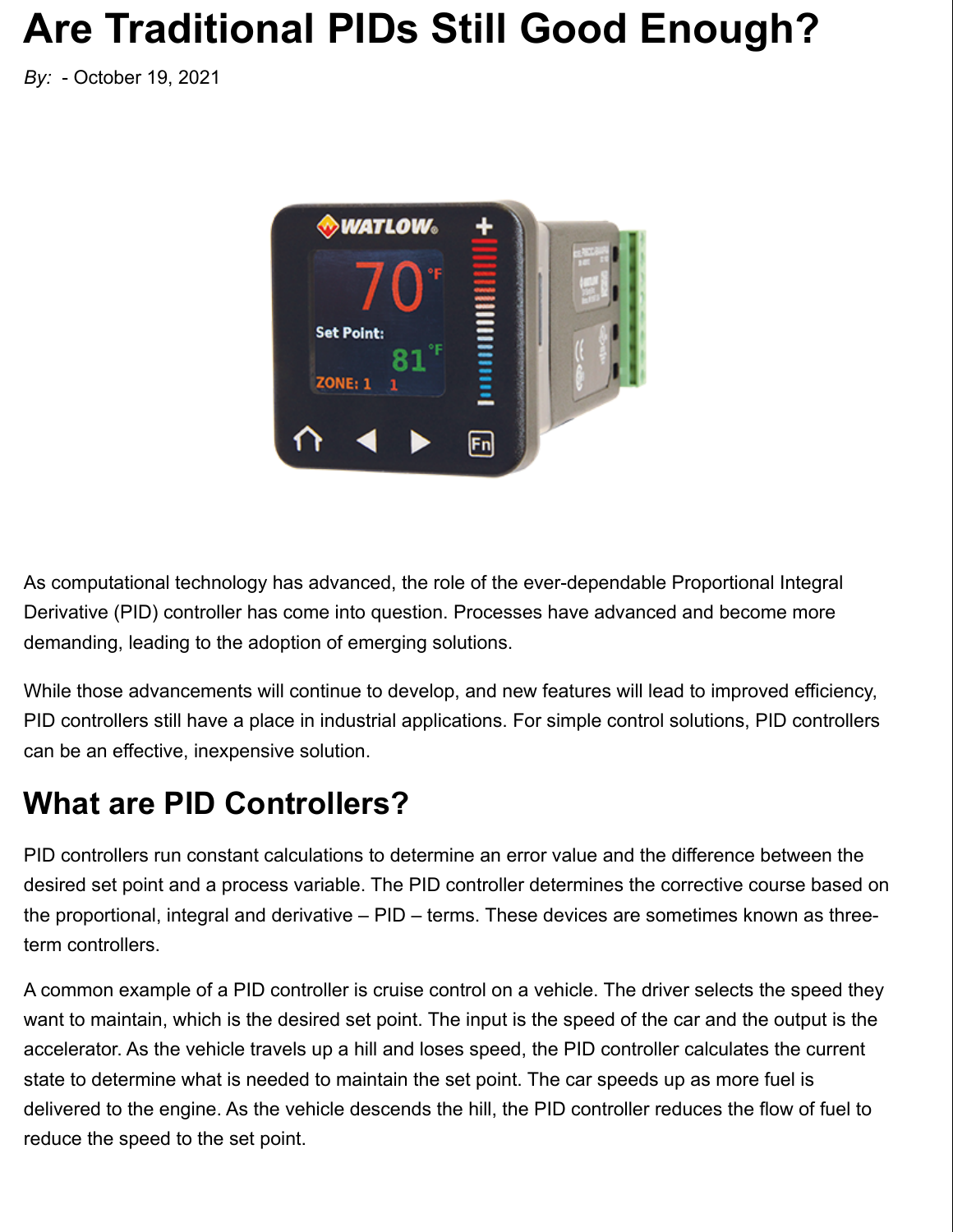Modern PID technology has been around for nearly 100 years. Russian-American engineer Nicolas Minorsky developed the formal control law (https://onlinelibrary.wiley.com/doi/10.1111/j.1559- 3584.1922.tb04958.x), (https://onlinelibrary.wiley.com/doi/10.1111/j.1559-3584.1922.tb04958.x) now known as PID, in 1922. It was a popular solution for many years because a PID controller can be implemented with analog circuits. In the 1980s as computational capabilities increased, PID was a very popular solution because it did not need a lot of resources to run correctly.

If your application requires maintaining temperature or pressure, a PID loop is likely an appropriate solution. However, the PID controller may not be suitable for the startup and shut down stages of the process. Understanding the full scope of the system is crucial to knowing if a PID controller is right for your setup.

### **The Right Solution in Some Situations**

There are pros and cons to everything, including PID controllers. Use cases for PID controllers are circumstantial. Consider a minivan and a sports car. Both vehicles will transport people, but the sports car is not going to help a family of seven. Similarly, PID controllers do not fit every situation, but they still have a place in various situations.

If your application requires maintaining temperature or pressure, a PID loop is likely an appropriate solution. However, the PID controller may not be suitable for the startup and shut down stages of the process. Understanding the full scope of the system is crucial to knowing if a PID controller is right for your setup.

#### **Emerging Technologies for Modern Systems**

PID controllers have a loyal following for a variety of reasons. First, PID is relatively simple to understand, and for many applications, it is effective. Humans find comfort in understanding what they are using in an expensive process, and often this is enough to continue using those reliable solutions.

However, advancements in controllers can create efficiencies in a process. They may save time by reducing downtime, which increases production, reducing fuel consumption that saves money or any number of benefits.

Think about an oven used to make pizza. That oven needs to be at 400 degrees Fahrenheit to cook a pizza in 10 minutes. If a home cook checks the pizza too early, heat is lost, and it takes an extra minute or two to cook the pizza. Those one to two minutes do not really have an impact on the home cook's day. However, if that home cook is making 50 pizzas and each pizza takes an extra two minutes, it adds almost two hours to the project.

While this example is not an industrial situation, it illustrates how technological improvements can reduce the number of person-hours needed to complete a task and reduce the amount of fuel necessary to produce an item. Emerging technologies are designed to return the setup to the ideal set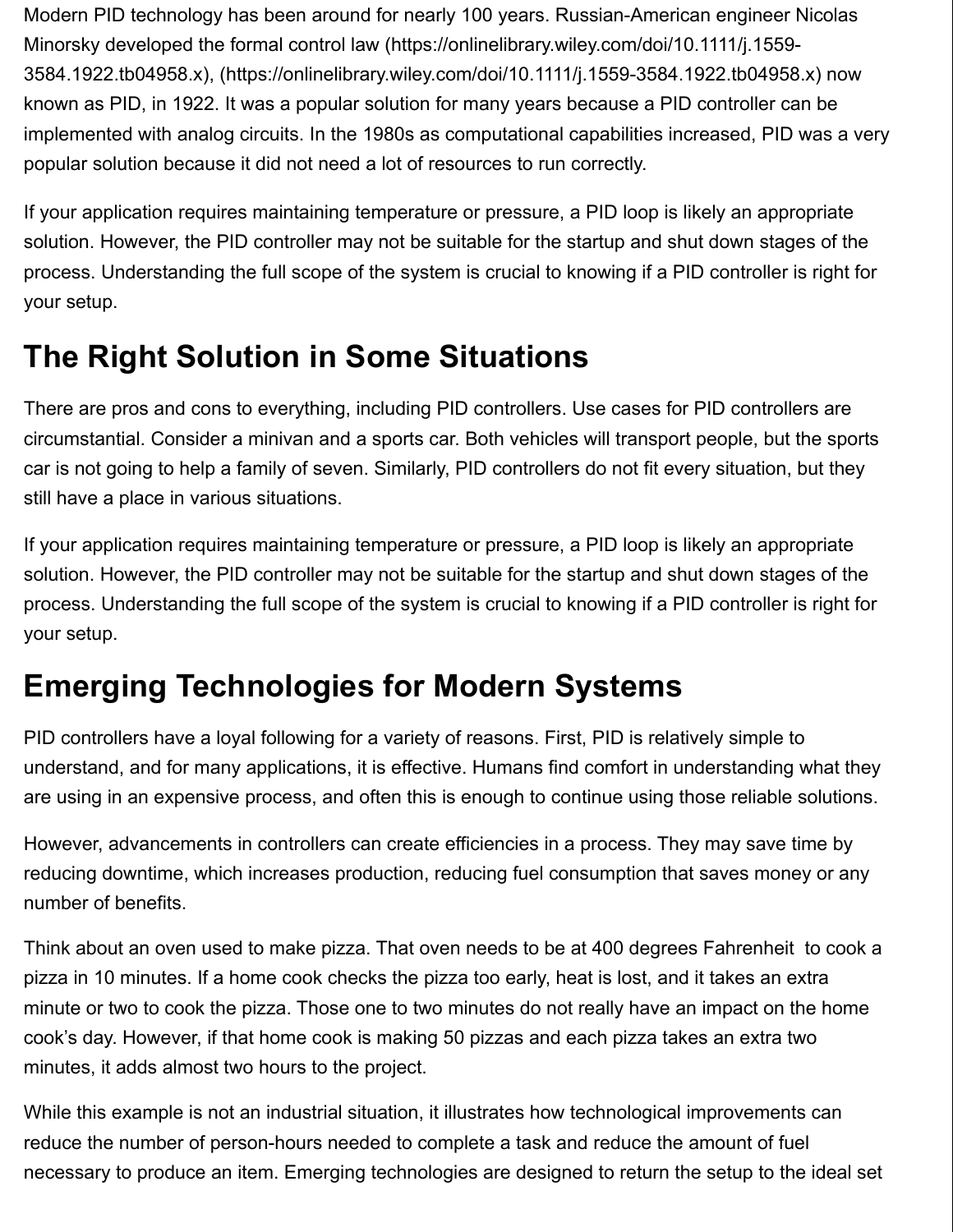point faster while minimizing overshooting the set point. Ultimately, with even marginal improvements in the efficiency of a process, companies can save time and money.

In some instances, using add-ons or multiple PIDs achieves new results. For example:

**Feed-Forward Controllers:** An add-on to a PID controller, a feed-forward controller assists the PID in reaching the set point faster and more reliably. While implementing a feed-forward controller takes more time and money, the benefits include improved accuracy, reduced energy use, lower maintenance costs and less wear and tear.

**Model Predictive Controller (MPC):** This controller coordinates inputs and outputs to the system to make highly effective control decisions. In addition, MPCs have a prediction horizon, in which it anticipates what will happen within the system based on inputs. While traditional PID controllers are one-size-fits-all solutions, an MPC is tailored to the system in which it operates.

**Cascade Controller:** In this situation, one PID controller applies calculations for a set point. The output is a varying set point to another PID control loop.

**Override Controller:** This solution involves two PID controllers calculating separate process variables and a switch to select the controller output. The switch determines which PID controller to follow based on a set condition, such as the smallest or largest output.

As you can see, you can pair up PIDs in different ways and shapes to achieve different outcomes. While these setups are a little more complex than a single PID, with technological advancements and computer application development, these solutions can lead to marginal improvements that give your company an advantage over the competition.

#### **Questions to Ask When Considering PID Controllers**

When considering a PID controller for your system, here are a couple of questions you should ask yourself.

#### **Is my Process Innately Stable?**

Is this a first-order system or a second-order system? If the system has two elements competing against each other, it is a second-order system, and a PID controller likely is not the right solution. For example, a process that includes a heater and a chiller would clash, and the PID controller would not be effective. It could also destroy the system. A first-order system would have one process: a heater that warms up when it is turned on and cools off naturally when it is shut down.

## **What is the Process, and Does it Create Additional Considerations?**